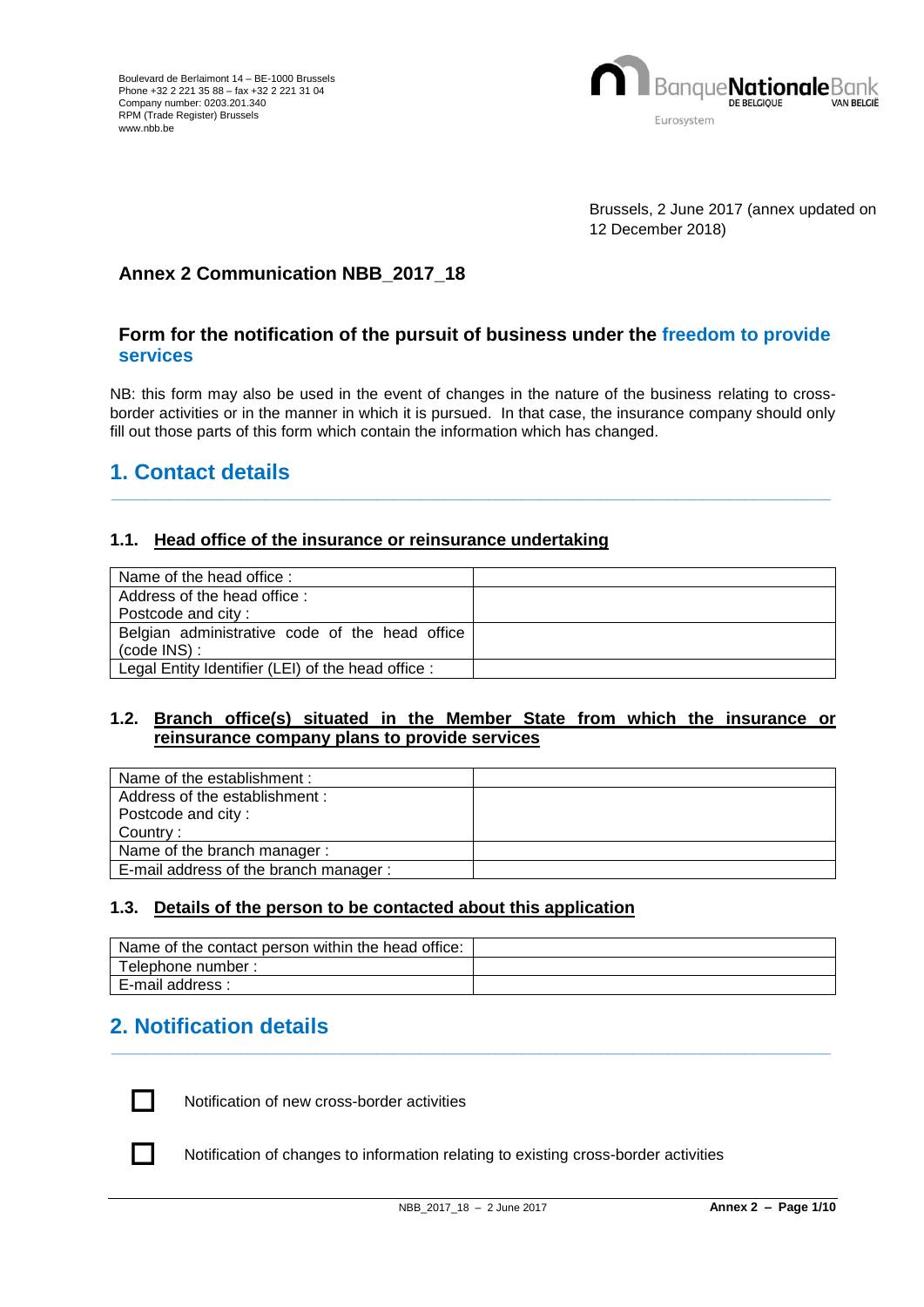# **3. Identification of the Host country**

## **3.1. Please indicate the EEA Member State(s) into which the activities will be provided :**

**\_\_\_\_\_\_\_\_\_\_\_\_\_\_\_\_\_\_\_\_\_\_\_\_\_\_\_\_\_\_\_\_\_\_\_\_\_\_\_\_\_\_\_\_\_\_\_\_\_\_\_\_\_\_\_\_\_\_\_\_\_\_\_\_\_\_\_\_\_\_\_\_\_\_\_\_\_\_\_\_\_\_\_\_**

| EEA Member State(s): |  |
|----------------------|--|
|----------------------|--|

## **3.2. Please indicate the third countries into which the activities will be provided :**

| Third country: |  |
|----------------|--|
|----------------|--|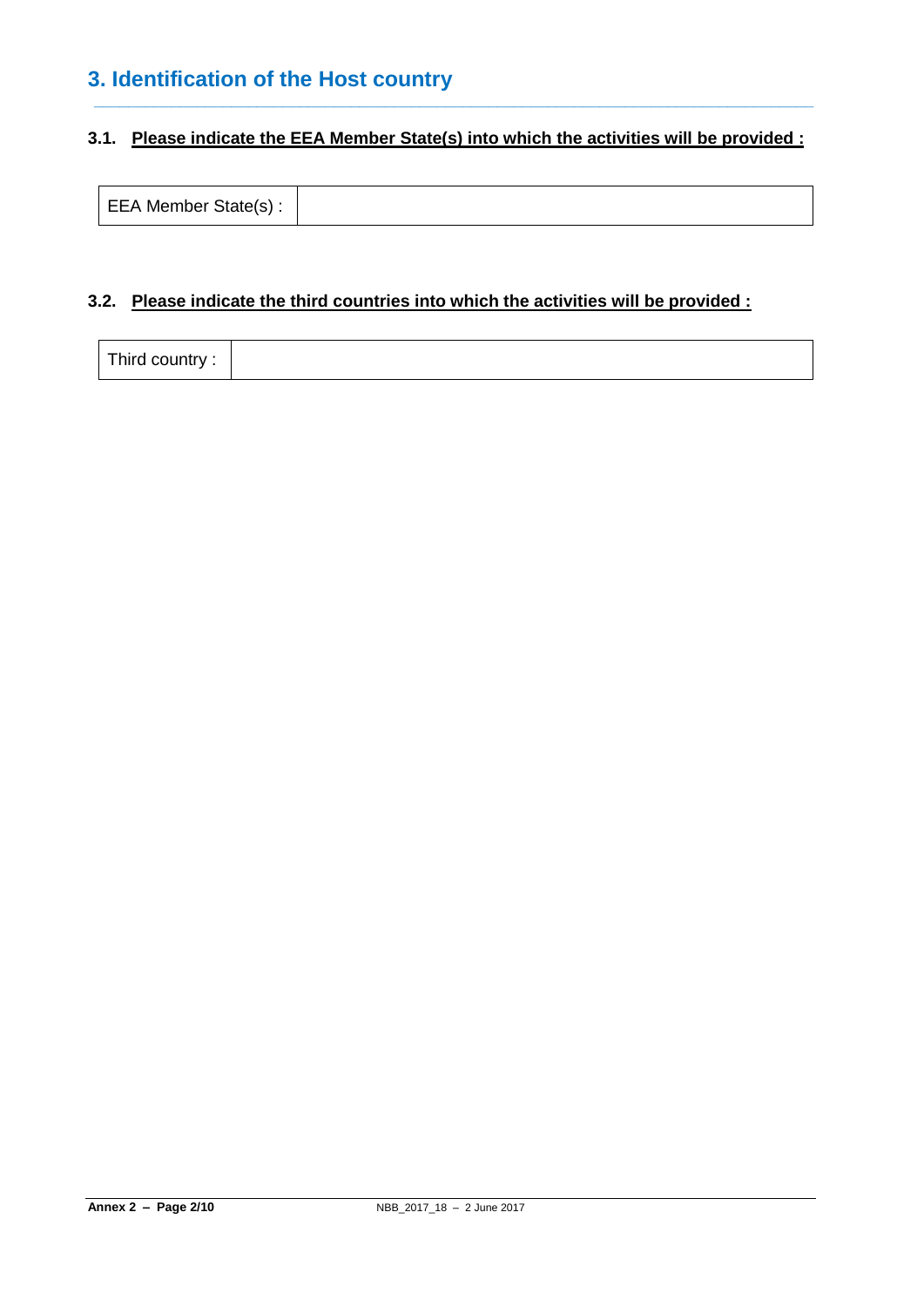# **4. Details of the activities**

## **4.1. Classes of non-life insurance**

| Head<br>Office <sup>(1)</sup> | F <sub>0</sub> S <sup>(1)</sup>                                                                                                                                                                  | (2)             | (3)            |                                                                                        |
|-------------------------------|--------------------------------------------------------------------------------------------------------------------------------------------------------------------------------------------------|-----------------|----------------|----------------------------------------------------------------------------------------|
| $\Box$                        | $\Box$                                                                                                                                                                                           | 1a              |                | Accident (excluding industrial injury and occupational diseases).                      |
| П                             | $\Box$                                                                                                                                                                                           | 1b              | 1              | Accident (including industrial injury and occupational diseases).                      |
|                               | П                                                                                                                                                                                                | 2               | $\overline{2}$ | Sickness.                                                                              |
| П                             | П                                                                                                                                                                                                | 3               | 3              | Land vehicles (other than railway rolling stock).                                      |
| П                             | П                                                                                                                                                                                                | 4               | 4              | Railway rolling stock.                                                                 |
| $\Box$                        | $\Box$                                                                                                                                                                                           | 5               | 5              | Aircraft.                                                                              |
| $\Box$                        | $\Box$                                                                                                                                                                                           | 6               | 6              | Ships (sea, lake and river and canal vessels).                                         |
| П                             | П                                                                                                                                                                                                | 7               | $\overline{7}$ | Goods in transit (including merchandise, baggage, and all other<br>goods).             |
| П                             | $\Box$                                                                                                                                                                                           | 8               | 8              | Fire and natural forces.                                                               |
| $\Box$                        | $\Box$                                                                                                                                                                                           | 9               | 9              | Other damage to property.                                                              |
| $\Box$                        | $\Box$                                                                                                                                                                                           | 10a             | 10             | Motor vehicle liability (excluding carrier's liability).                               |
| П                             | $\Box$                                                                                                                                                                                           | 10 <sub>b</sub> |                | Motor vehicle carrier's liability.                                                     |
| П                             | $\Box$                                                                                                                                                                                           | 11              | 11             | Aircraft liability.                                                                    |
| П                             | $\Box$                                                                                                                                                                                           | 12              | 12             | Liability for ships (sea, lake and river and canal vessels).                           |
| П                             | П                                                                                                                                                                                                | 13              | 13             | General liability.                                                                     |
| П                             | $\Box$                                                                                                                                                                                           | 14              | 14             | Credit.                                                                                |
| П                             | П                                                                                                                                                                                                | 15              | 15             | Suretyship.                                                                            |
| П                             | □                                                                                                                                                                                                | 16              | 16             | Miscellaneous financial loss.                                                          |
| П                             | $\Box$                                                                                                                                                                                           | 17              | 17             | Legal expenses.                                                                        |
|                               | □                                                                                                                                                                                                | 18              | 18             | Assistance.                                                                            |
|                               | (1) Indicate in column A the classes of insurance for which the head office already has an authorisation and in<br>column B the classes for which an application for authorisation is submitted. |                 |                |                                                                                        |
|                               |                                                                                                                                                                                                  |                 |                | (2) Numbering of classes of non-life insurance according to Annex I of the Belgian Law |

**\_\_\_\_\_\_\_\_\_\_\_\_\_\_\_\_\_\_\_\_\_\_\_\_\_\_\_\_\_\_\_\_\_\_\_\_\_\_\_\_\_\_\_\_\_\_\_\_\_\_\_\_\_\_\_\_\_\_\_\_\_\_\_\_\_\_\_\_\_\_\_\_\_\_\_\_\_\_\_\_\_\_\_\_**

(3) Numbering of classes of non-life insurance according to Annex I of the Solvency II Directive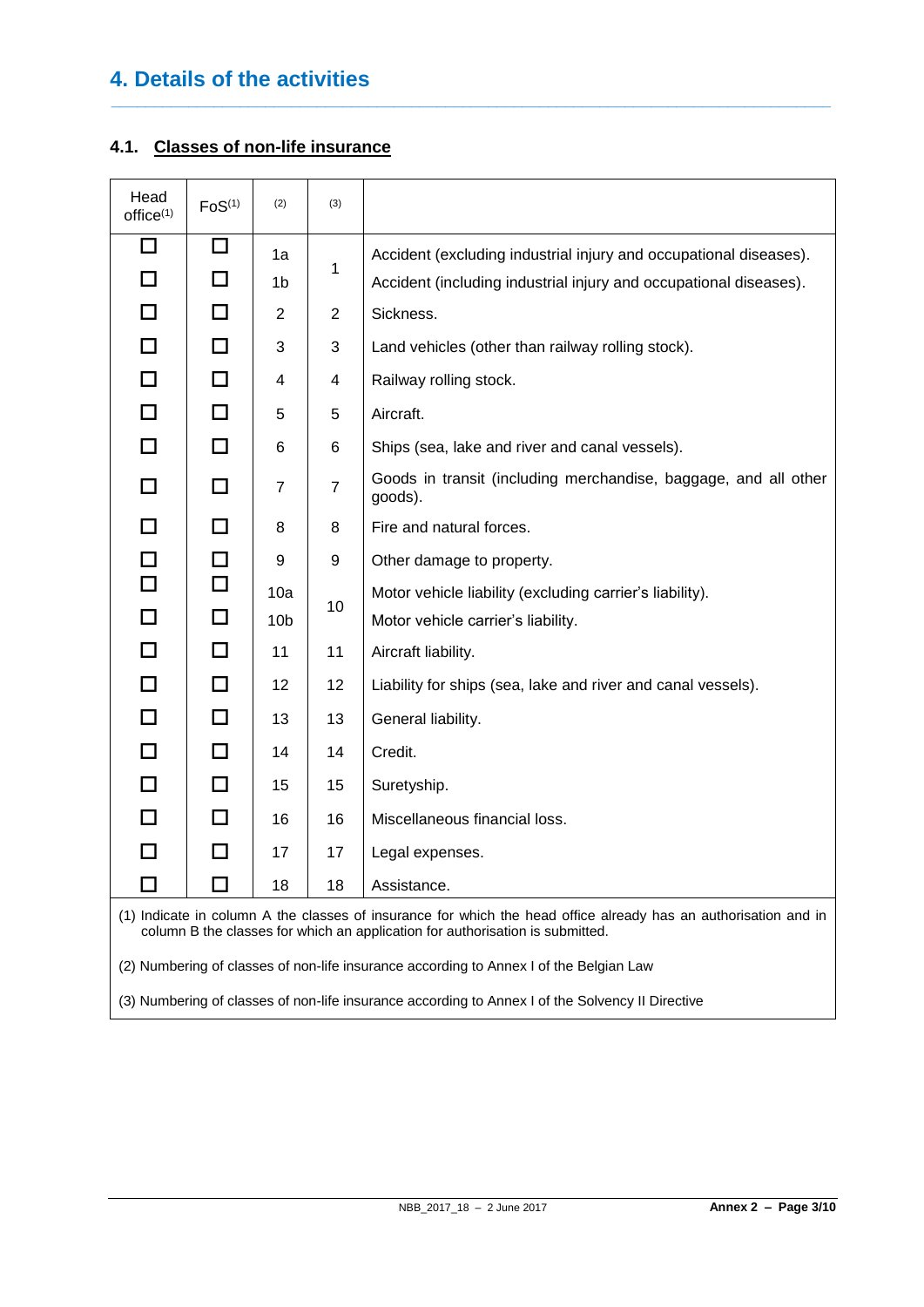## **4.2. Classes of life insurance**

| Head<br>office <sup>(1)</sup>                                                                                                                                                                    | FoS <sup>(1)</sup> | (2) | (3)           |                                                                                                                                      |
|--------------------------------------------------------------------------------------------------------------------------------------------------------------------------------------------------|--------------------|-----|---------------|--------------------------------------------------------------------------------------------------------------------------------------|
| П                                                                                                                                                                                                | п                  | 21  | I             | The life insurance referred to in points $(a)(i)$ , $(ii)$ and $(iii)$ of Article 2(3)<br>excluding those referred to in II and III; |
| П                                                                                                                                                                                                | П                  | 22  | $\mathbf{II}$ | Marriage assurance, birth assurance;                                                                                                 |
| П                                                                                                                                                                                                | п                  | 23  | III           | The insurance referred to in points (a)(i) and (ii) of Article 2(3), which<br>are linked to investment funds;                        |
| П                                                                                                                                                                                                | П                  | 24  | IV            | Permanent health insurance, referred to in point (a)(iv) of Article 2(3);                                                            |
| П                                                                                                                                                                                                | П                  | 25  | V             | Tontines, referred to in point (b)(i) of Article 2(3);                                                                               |
| П                                                                                                                                                                                                | п                  | 26  | VI            | Capital redemption operations, referred to in point (b)(ii) of Article<br>2(3);                                                      |
| П                                                                                                                                                                                                | П                  | 27  | VII           | Management of group pension funds, referred to in point (b)(iii) and<br>(iv) of Article $2(3)$ ;                                     |
| П                                                                                                                                                                                                | □                  | 28  | VIII          | The operations referred to in point $(b)(v)$ of Article 2(3);                                                                        |
| П                                                                                                                                                                                                | П                  | 29  | IX            | The operations referred to in Article $2(3)(c)$ .                                                                                    |
| (1) Indicate in column A the classes of insurance for which the head office already has an authorisation and in column<br>B the classes for which an application for authorisation is submitted. |                    |     |               |                                                                                                                                      |
| (2) Numbering of classes of life activities according to Annex II of the Belgian Law.                                                                                                            |                    |     |               |                                                                                                                                      |

(3) Numbering of classes of life activities according to Annex II of the Solvency II Directive.

## **4.3. Type of reinsurance activities**

| Head<br>office <sup>(1)</sup>                                                                                                                                                                                 | F <sub>0</sub> S <sup>(1)</sup> |                                 |  |
|---------------------------------------------------------------------------------------------------------------------------------------------------------------------------------------------------------------|---------------------------------|---------------------------------|--|
|                                                                                                                                                                                                               |                                 | Non-life reinsurance activities |  |
|                                                                                                                                                                                                               |                                 | Life reinsurance activities     |  |
| (1) Indicate in column A the groups of activities for which the head office already has an authorisation and in column B<br>the groups of activities for which an application for authorisation is submitted. |                                 |                                 |  |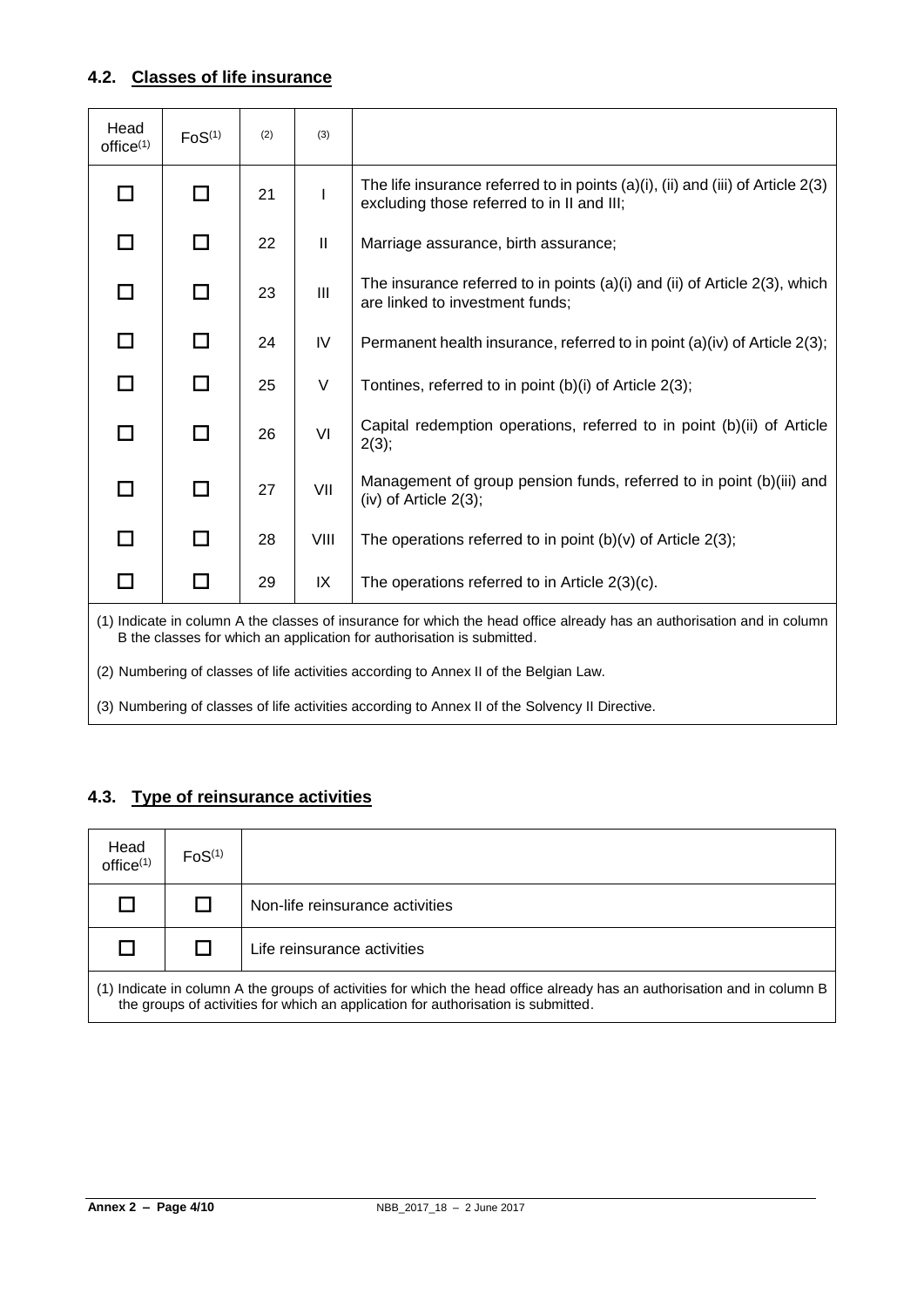# **5. Nature of the risks**

## **5.1. Please provide details of the nature of the risks to be covered in the EEA Member State(s) concerned**

**\_\_\_\_\_\_\_\_\_\_\_\_\_\_\_\_\_\_\_\_\_\_\_\_\_\_\_\_\_\_\_\_\_\_\_\_\_\_\_\_\_\_\_\_\_\_\_\_\_\_\_\_\_\_\_\_\_\_\_\_\_\_\_\_\_\_\_\_\_\_\_\_\_\_\_\_\_\_\_\_\_\_\_\_**

| П      | Class 1<br>"Accident"<br>including<br>industrial<br>injury<br>and<br>occupational<br>diseases                                            | Proof that the specific rules of<br>national law in that Member<br>State as regards coverage of<br>that type of risk are complied<br>with.                                                                                                                                                                      | [attach proof if appropriate]                                                                                                                                                                                                                                                                                                                                                                                                                |  |
|--------|------------------------------------------------------------------------------------------------------------------------------------------|-----------------------------------------------------------------------------------------------------------------------------------------------------------------------------------------------------------------------------------------------------------------------------------------------------------------|----------------------------------------------------------------------------------------------------------------------------------------------------------------------------------------------------------------------------------------------------------------------------------------------------------------------------------------------------------------------------------------------------------------------------------------------|--|
| I I    | Class 2<br>"Sickness"                                                                                                                    | Where in the Host Member<br>State such contracts may<br>serve as a partial or complete<br>alternative to health cover<br>provided by the statutory<br>social security system, and<br>specific<br>provisions<br>legal<br>adopted, the general and<br>specific conditions of those<br>policies, must be provided. | [to be completed by the company if appropriate]                                                                                                                                                                                                                                                                                                                                                                                              |  |
| П      | Class 10                                                                                                                                 | Claims representative                                                                                                                                                                                                                                                                                           | Name:                                                                                                                                                                                                                                                                                                                                                                                                                                        |  |
|        | "Motor<br>vehicle                                                                                                                        |                                                                                                                                                                                                                                                                                                                 | Address:                                                                                                                                                                                                                                                                                                                                                                                                                                     |  |
|        | liability"<br>with<br>the<br>exception<br>of<br>the<br>carrier's liability                                                               | Declaration<br>the<br>that<br>insurance<br>company<br>is<br>the<br>national<br>affiliated to<br>bureau and the<br>national<br>guarantee fund of the host<br>Member State.                                                                                                                                       | [attach a declaration if appropriate]                                                                                                                                                                                                                                                                                                                                                                                                        |  |
| □      | Class 17<br>"Legal expenses"<br>the option chosen<br>from<br>those<br>described in Article<br>200 of the Solvency<br><b>II Directive</b> |                                                                                                                                                                                                                                                                                                                 | Insurance undertakings shall ensure that no member of<br>a)<br>the staff who is concerned with the management of legal<br>expenses claims or with legal advice in respect thereof<br>pursues at the same time a similar activity in another<br>undertaking having financial, commercial or administrative<br>links with the first insurance undertaking and pursuing one<br>or more of the other classes of insurance set out in Annex<br>I. |  |
|        |                                                                                                                                          | $\Box$                                                                                                                                                                                                                                                                                                          | The insurance undertaking shall entrust the management<br>b)<br>of claims in respect of legal expenses insurance to an<br>undertaking having separate legal personality.                                                                                                                                                                                                                                                                     |  |
|        |                                                                                                                                          | $\Box$                                                                                                                                                                                                                                                                                                          | The contract shall provide that the insured persons may<br>C)<br>instruct a lawyer of their choice or, to the extent that<br>national law so permits, any other appropriately qualified<br>person, from the moment that those insured persons have<br>a claim under that contract.                                                                                                                                                           |  |
| $\Box$ | Class 18<br>"Assistance"                                                                                                                 | Information on the resources<br>available to the insurance<br>company to provide these<br>services.                                                                                                                                                                                                             | [to be completed by the company]                                                                                                                                                                                                                                                                                                                                                                                                             |  |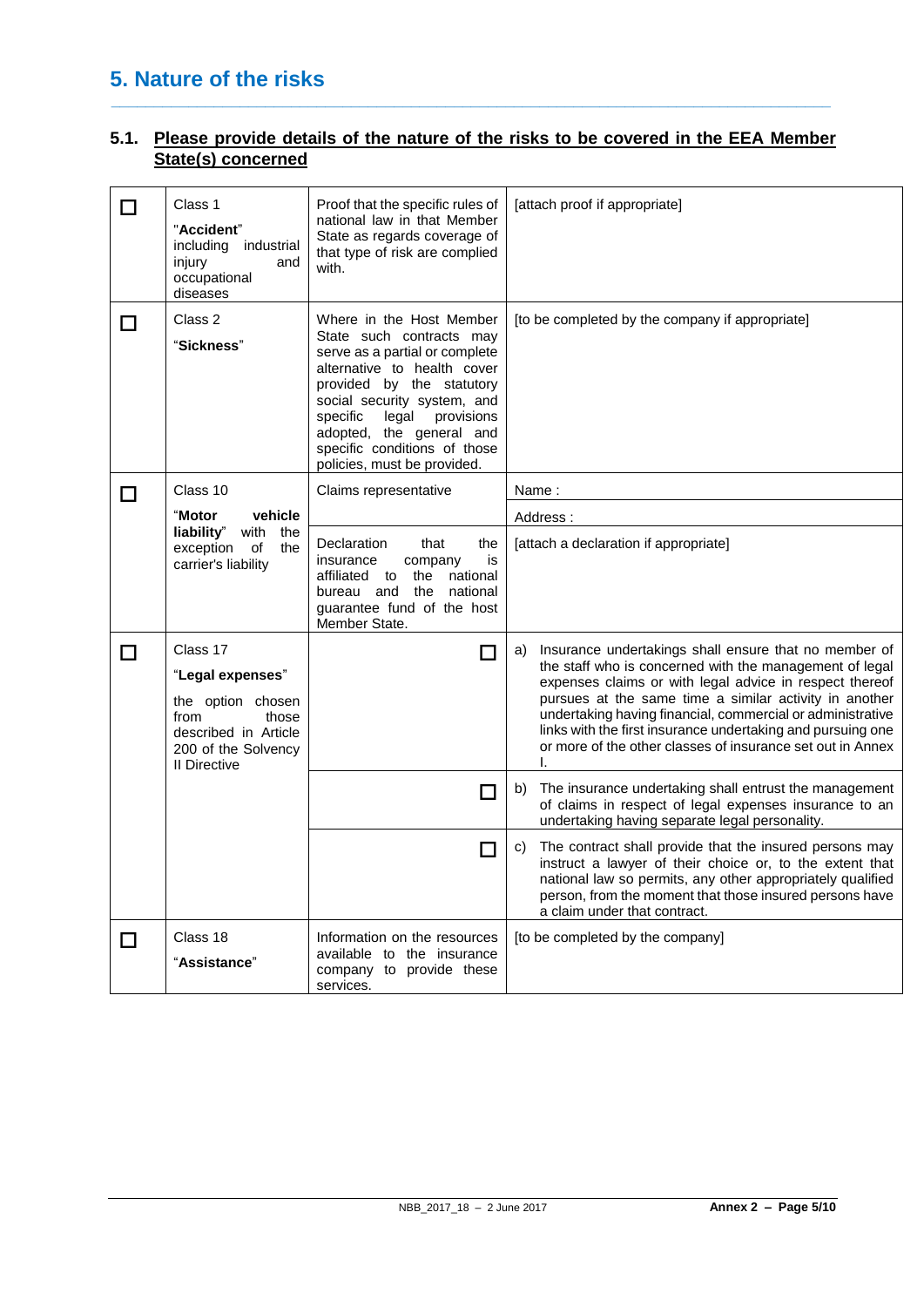## **5.2. Nature of the risks or commitments which the company proposes to cover in the Host Member State (characteristics of the main products that will be marketed)**

[to be completed by the company]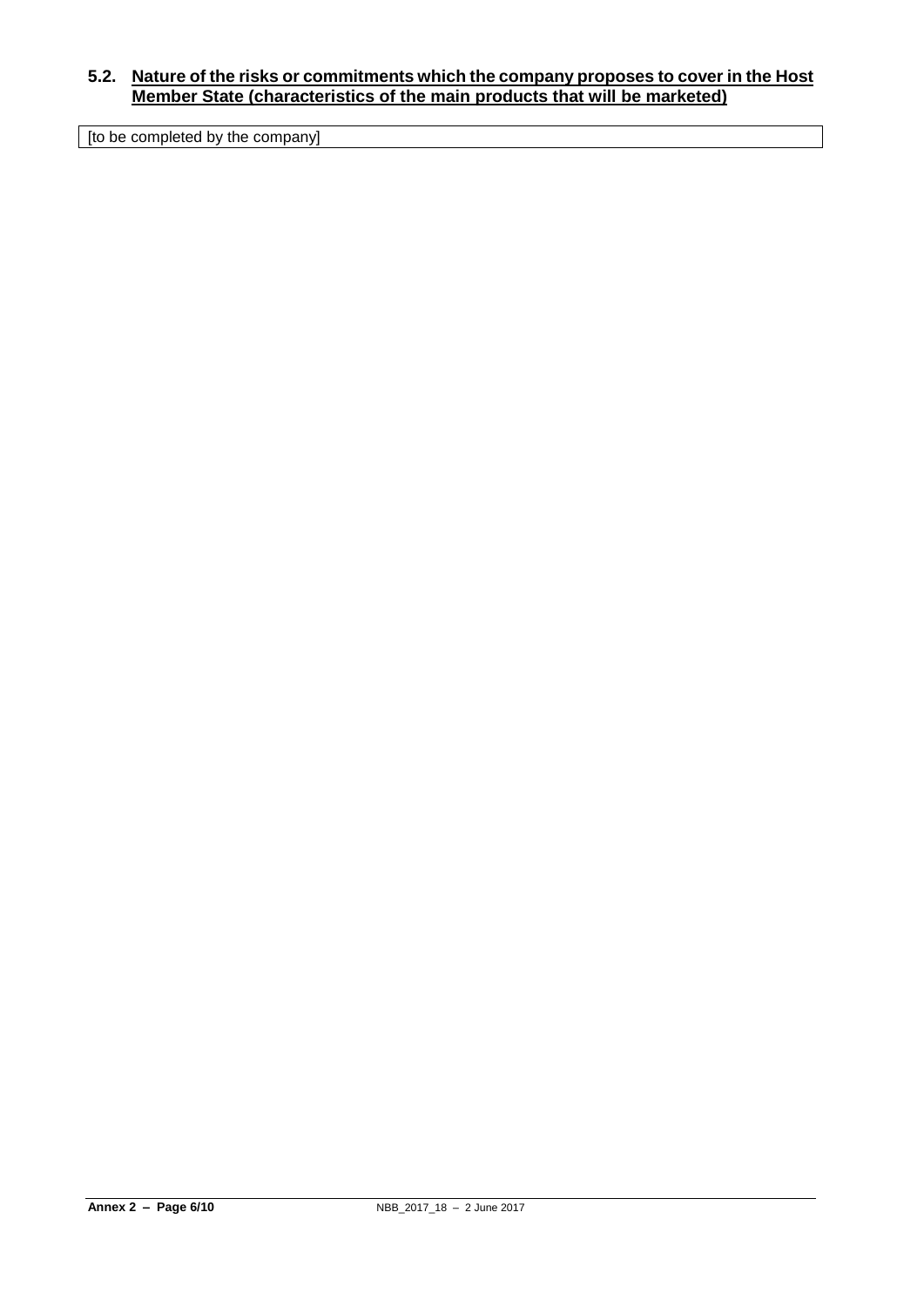#### **6.1. A certificate attesting that the insurance undertaking covers the SCR and MCR calculated in accordance with Articles 100 to 129 of the Solvency II Directive**

**\_\_\_\_\_\_\_\_\_\_\_\_\_\_\_\_\_\_\_\_\_\_\_\_\_\_\_\_\_\_\_\_\_\_\_\_\_\_\_\_\_\_\_\_\_\_\_\_\_\_\_\_\_\_\_\_\_\_\_\_\_\_\_\_\_\_\_\_\_\_\_\_\_\_\_\_\_\_\_\_\_\_\_\_**

Solvency certificate in attachment provided by the Bank

**6.2. Where the undertaking has the intention to operate exclusively, or almost exclusively, in the Host Member State, identification of the persons who effectively run the undertaking or are responsible for the key functions. Please identify these persons and provide a summary of the undertaking's system of governance, including the risk management system in place**

[to be completed by the company]

## **6.3. If the undertaking belongs to a cross-border group, the name of the group supervisor and the structure of the group, together with the last reported group solvency position**

[to be completed by the company]

## **6.4. Any available information regarding local third or related parties involved in the underwriting activities in the Host Member State;**

[to be completed by the company]

## **6.5. Identification of the person who is responsible within the insurance undertaking for handling of complaints in relation to the FoS activities;**

[to be completed by the company]

## **6.6. Description of the relevant policyholder guarantee funds in the Home Member State, where applicable;**

[to be completed by the company]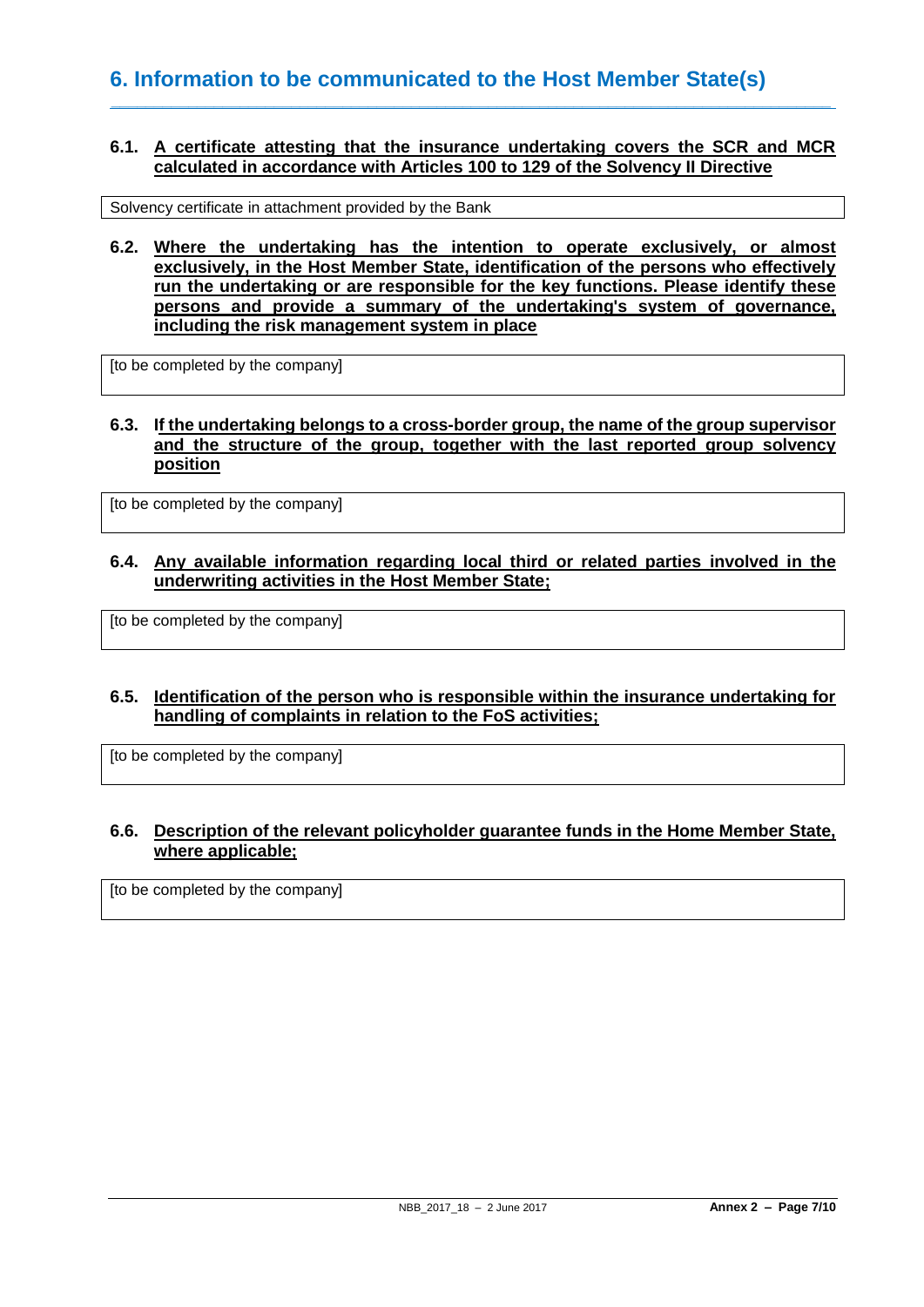# **7. Information for the only purpose of the Bank**

## **7.1. Description of the strategy followed by the company regarding this request relating to these cross-border activities**

**\_\_\_\_\_\_\_\_\_\_\_\_\_\_\_\_\_\_\_\_\_\_\_\_\_\_\_\_\_\_\_\_\_\_\_\_\_\_\_\_\_\_\_\_\_\_\_\_\_\_\_\_\_\_\_\_\_\_\_\_\_\_\_\_\_\_\_\_\_\_\_\_\_\_\_\_\_\_\_\_\_\_\_\_**

[to be completed by the company]

#### **7.2. Description of the commercial strategy which will be followed by the company for the business relating to these cross-border activities (types of customers, etc.)**

[to be completed by the company]

#### **7.3. Organisational aspects which will be set up within the company governed by Belgian law with regard to the business relating to these cross-border activities**

**a) Description of the internal control mechanisms of the company that will govern the business relating to these cross-border activities;**

[to be completed by the company]

**b) Description of the organisation that will be set up within the company to monitor the business relating to these cross-border activities (including at the level of the board of directors and the management committee) ;**

[to be completed by the company]

**c) Description of all the (quantitative and qualitative) reports that will be delivered concerning the business relating to these cross-border activities;**

[to be completed by the company]

**d) Information on the manner in which the business relating to these cross-border activities will be taken into account in the work of the company's four independent control functions (internal audit, risk management, compliance and actuarial function);**

[to be completed by the company]

**e) Presentation of the risk management measures that will be put in place within the company to monitor the evolution of the risks associated with the business relating to these cross-border activities;**

[to be completed by the company]

**f) Impact of the business relating to these cross-border activities on the company's risk profile;**

[to be completed by the company]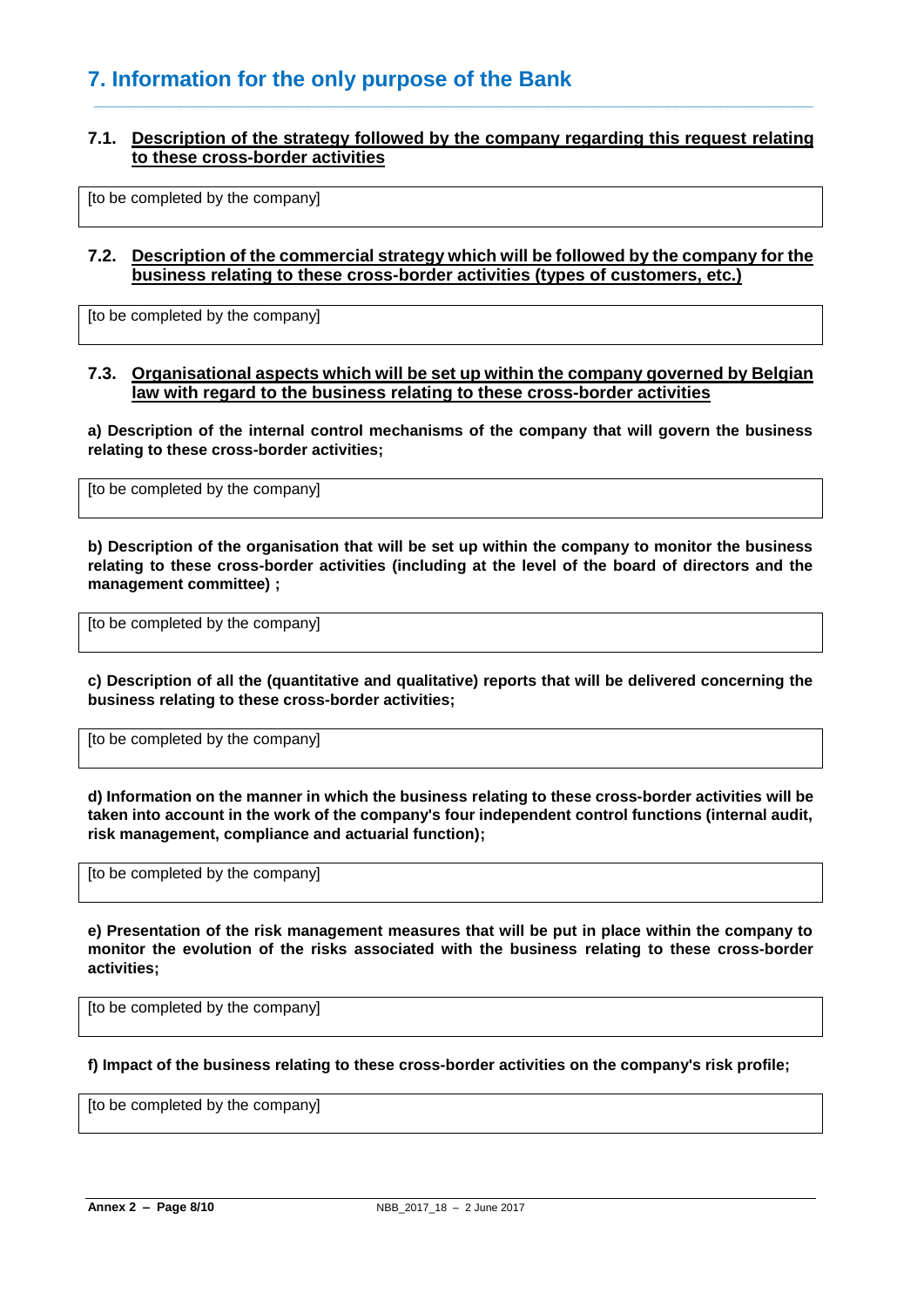## **g) Impact of the business relating to these cross-border activities on the company's ORSA;**

[to be completed by the company]

**h) Information on the measures taken by the company regarding the IT system with respect to the business relating to these cross-border activities;**

[to be completed by the company]

## **7.4. Financial aspects**

**a) Guiding principles as to reinsurance or retrocession with regard to the business relating to these cross-border activities (reinsurance mode and identity of the reinsurers);**

| [to be completed by the company] |  |
|----------------------------------|--|
|----------------------------------|--|

**b) Forecast balance sheet for the company covering a period of three years (Table 1) excluding and including the business relating to these cross-border activities;**

1 Table 1

| Tableau 1.xlsx |  |  |  |  |  |
|----------------|--|--|--|--|--|

**c) For the first three financial years, estimates of the solvency capital requirement (SCR), as laid down in Article 151 of the Law of 13/03/2016, on the basis of the forecast balance sheet referred to above, as well as the calculation method used to establish these estimates ;**



 $\Box$  Table 2 in case of standard formula



 $\Box$  Table 3 in case of partial internal model



 $\Box$  Table 4 in case of full internal model